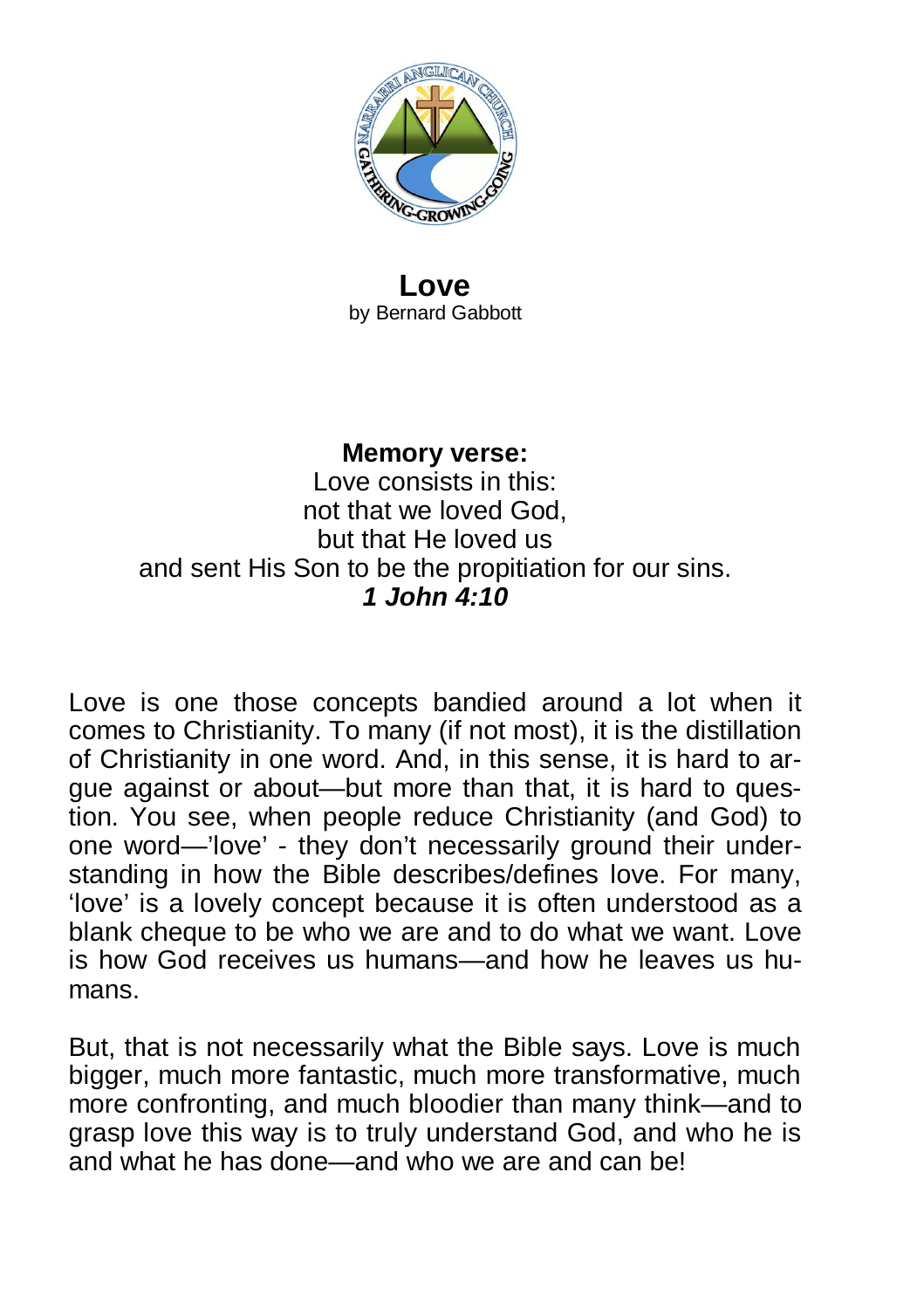#### **Study 1: God's love for us**

*<sup>7</sup> Dear friends, let us love one another, because love is from God, and everyone who loves has been born of God and knows God. <sup>8</sup> The one who does not love does not know God, because God is love. <sup>9</sup> God's love was revealed among us in this way: God sent His One and Only Son into the world so that we might live through Him. <sup>10</sup> Love consists in this: not that we loved God, but that He loved us and sent His Son to be the propitiation for our sins. <sup>11</sup> Dear friends, if God loved us in this way, we also must love one another. <sup>12</sup> No one has ever seen God. If we love one another, God remains in us and His love is perfected in us. <sup>13</sup> This is how we know that we remain in Him and He in us: He has given to us from His Spirit. <sup>14</sup> And we have seen and we testify that the Father has sent the Son as Savior of the world. <sup>15</sup> Whoever confesses that Jesus is the Son of God-- God remains in him and he in God. <sup>16</sup> And we have come to know and to believe the love that God has for us. God is love, and the one who remains in love remains in God, and God remains in him. <sup>17</sup> In this, love is perfected with us so that we may have confidence in the day of judgment; for we are as He is in this world. <sup>18</sup> There is no fear in love; instead, perfect love drives out fear, because fear involves punishment. So the one who fears has not reached perfection in love. <sup>19</sup> We love because He first loved us. <sup>20</sup> If anyone says, "I love God," yet hates his brother, he is a liar. For the person who does not love his brother whom he has seen cannot love God whom he has not seen. <sup>21</sup> And we have this command from Him: the one who loves God must also love his brother.* 

*1 John 4:7-21* 

# **Comprehend**

1. Read 1 John 4:7-21.

Where does 'love' come from? (vs.7)

2. How was love 'revealed' and what does it 'consist in'? (vs.9-10)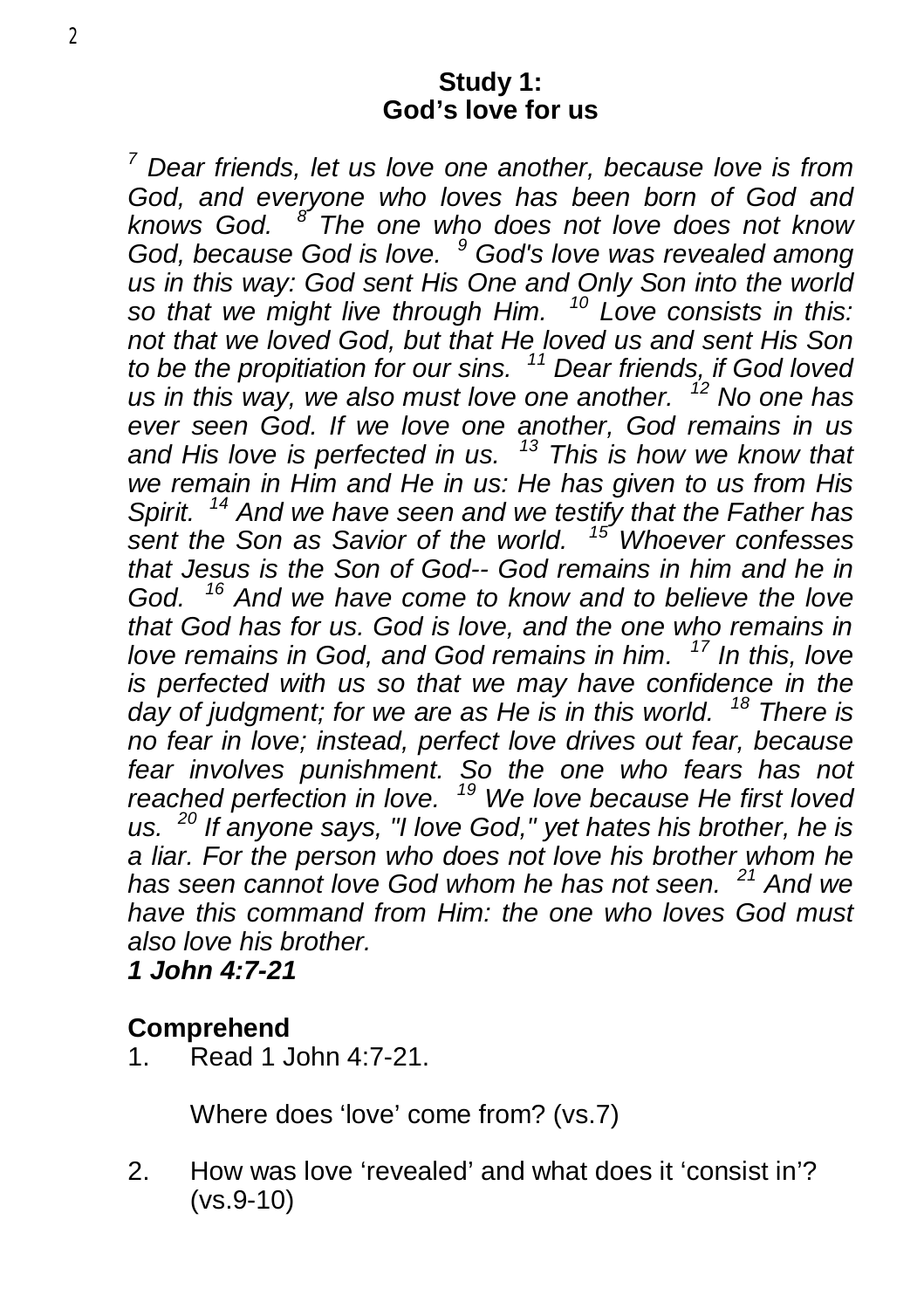- 3. If love is from God, and we have experienced that love, list how this love is then shown by us…
- 4. This love displayed is a statement of what relationship with God? And what is the reverse?
- 5. What does this love do in God's people now, and what vision does it give of the future?

# **Consider**

- 1. How is this definition of 'love' different to, and similar to, much of what we hear about love in the world, and in Christian circles?
- 2. In what way does this love deal with sin, and show the reality of sin, in us?
- 3. How must this love be seen, amongst Christians?

### **Contact**

1. What is at the heart of God's love for us? How must this be at the heart of our love for each other, as God's people?

Think of two practical ways this might be shown…

- 2. How might this love deal with your 'fear'?
- 3. How might the absence of this love be a problem for God's people?

- Give thanks to God for his concrete and gracious love toward us.
- Pray for a heart, and opportunities, to show the same love to each other as God's people.
- Pray that, in love, you will know God more and more deeply.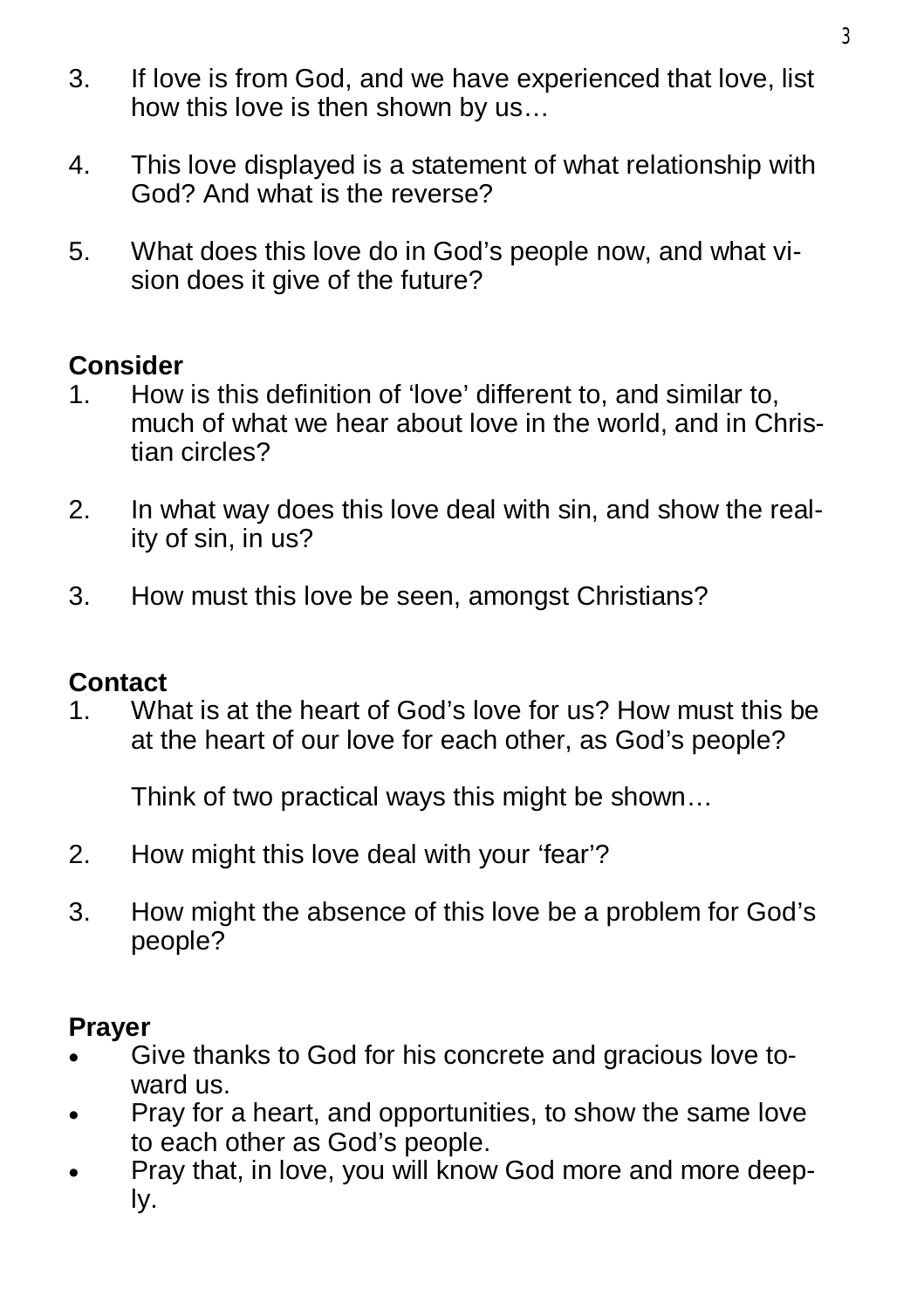#### **Study 2: Our love for God**

*"This is the command-- the statutes and ordinances-- the LORD your God has instructed me to teach you, so that you may follow them in the land you are about to enter and possess. <sup>2</sup> Do this so that you may fear the LORD your God all the days of your life by keeping all His statutes and commands I am giving you, your son, and your grandson, and so that you may have a long life. <sup>3</sup> Listen, Israel, and be careful to follow them, so that you may prosper and multiply greatly, because the LORD, the God of your fathers, has promised you a land flowing with milk and honey. <sup>4</sup> "Listen, Israel: The LORD our God, the LORD is One. <sup>5</sup> Love the LORD your God with all your heart, with all your soul, and with all your strength. <sup>6</sup> These words that I am giving you today are to be in your heart. <sup>7</sup> Repeat them to your children. Talk about them when you sit in your house and when you walk along the road, when you lie down and when you get up. <sup>8</sup> Bind them as a sign on your hand and let them be a symbol on your forehead. <sup>9</sup>* Write them on the doorposts of your house and on your gates. *"When the LORD your God brings you into the land He swore to your fathers Abraham, Isaac, and Jacob that He would give you- a land with large and beautiful cities that you did not build, <sup>11</sup> houses full of every good thing that you did not fill them with, wells dug that you did not dig, and vineyards and olive groves that you did not plant-- and when you eat and are satisfied, <sup>12</sup> be*  careful not to forget the LORD who brought you out of the land of *Egypt, out of the place of slavery. <sup>13</sup> Fear the LORD your God, worship Him, and take your oaths in His name. <sup>14</sup> Do not follow other gods, the gods of the peoples around you, <sup>15</sup> for the LORD your God, who is among you, is a jealous God. Otherwise, the LORD your God will become angry with you and wipe you off the face of the earth. <sup>16</sup> Do not test the LORD your God as you tested Him at Massah. <sup>17</sup> Carefully observe the commands of the LORD your God, the decrees and statutes He has commanded you. <sup>18</sup> Do what is right and good in the LORD's sight, so that you may prosper and so that you may enter and possess the good land the LORD your God swore to give your fathers, <sup>19</sup> by driving out all your enemies before you, as the LORD has said. <sup>20</sup> "When your son asks you in the future, 'What is the meaning of*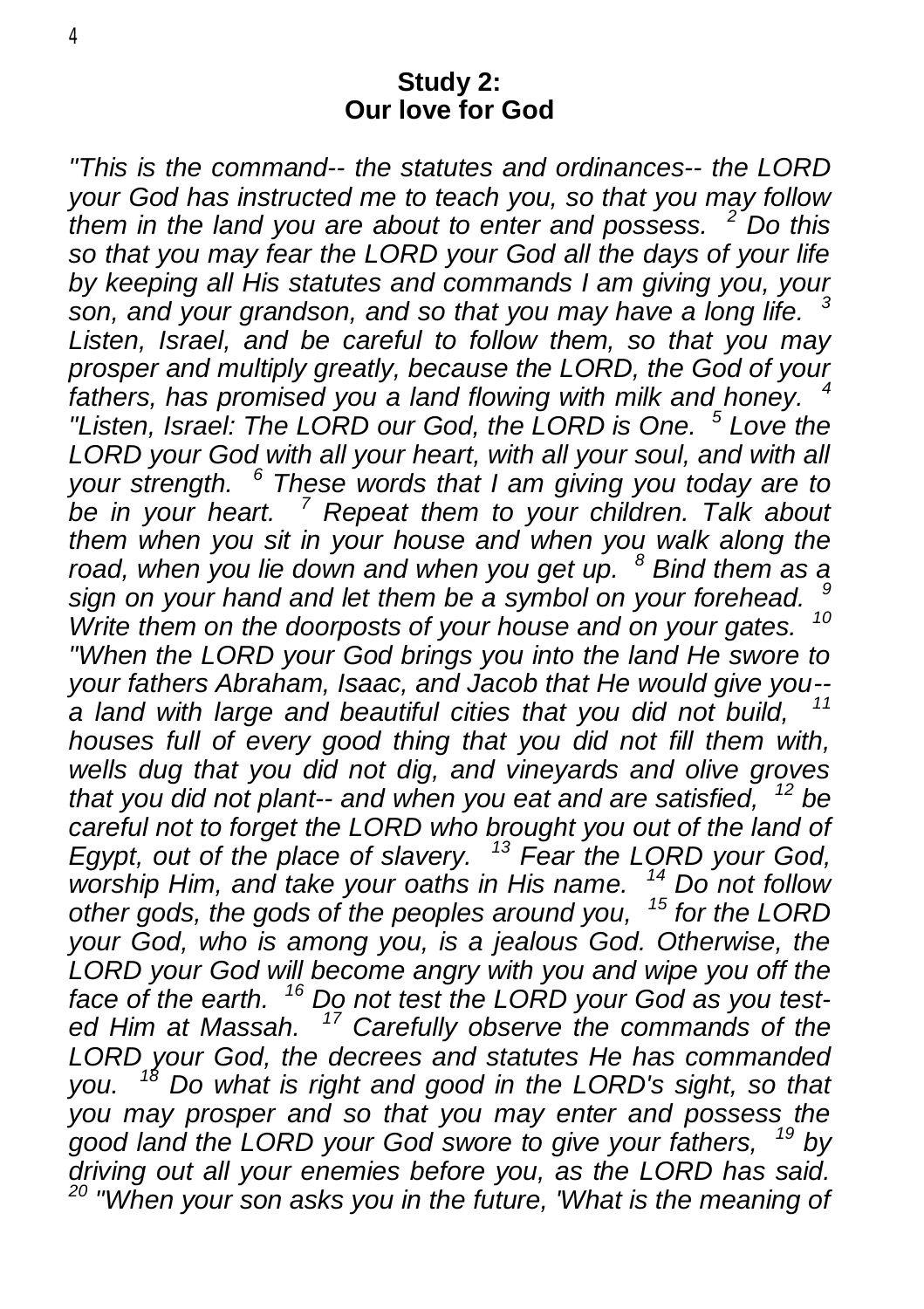*the decrees, statutes, and ordinances, which the LORD our God has commanded you?' <sup>21</sup> tell him, 'We were slaves of Pharaoh in Egypt, but the LORD brought us out of Egypt with a strong hand. <sup>22</sup> Before our eyes the LORD inflicted great and devastating signs and wonders on Egypt, on Pharaoh and all his household, <sup>23</sup> but He brought us from there in order to lead us in and give us the land that He swore to our fathers. <sup>24</sup> The LORD commanded us to follow all these statutes and to fear the LORD our God for our prosperity always and for our preservation, as it is today. <sup>25</sup> Righteousness will be ours if we are careful to follow every one of these commands before the LORD our God, as He has commanded us.'* 

# *Deuteronomy 6:1-25*

# **Comprehend**

- 1. What is the purpose of this section of Deuteronomy? (vs.1-3)
- 2. What is the command? And what are God's people to do with it? (vs.4-9)
- 3. What temptation will God's people face when they enter the land he has promised? (vs.12)
- 4. What should they do? (vs.13-18)
- 5. What question might be asked, and what answer must be given? (vs.19-24)

What does this express? (vs.25)

# **Consider**

- 1. What is the connection between the 'one-ness' of the LORD, and the 'one-ness' of his people's love for him?
- 2. In this passage how, and why, is love connected to and expressed through—obedience?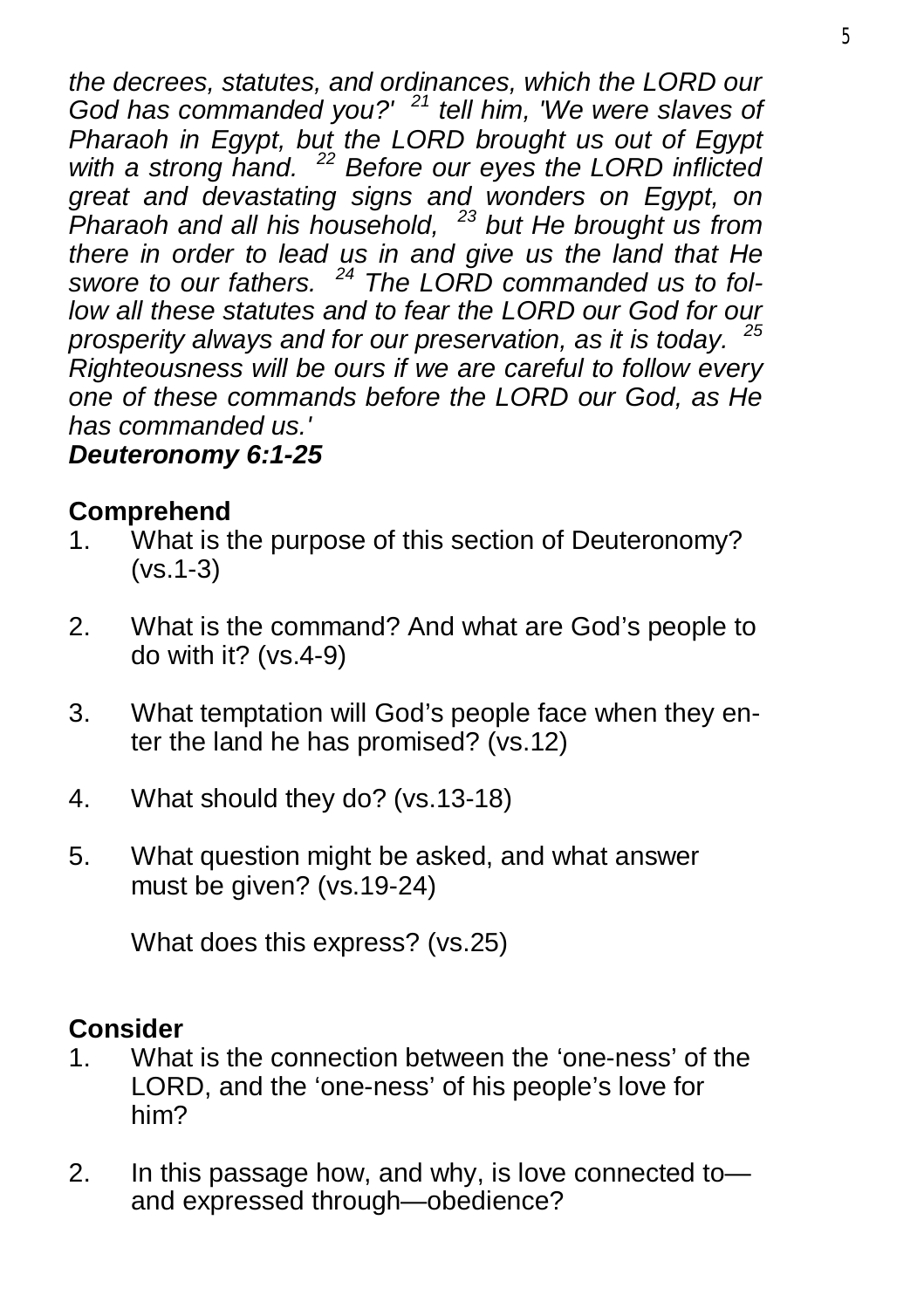- 3. In what way is disobedience an expression of not loving the LORD?
- 5. What does Jesus say about this section of God's word? (cf. Matthew 22:34-40)

What does the New Testament say about this connection between love of God and obedience to God? (cf. 1 John 2:3-6)

4. How important is 'remembering' for loving, and obeying, the LORD?

# **Contact**

1. How do God's people love God?

Why?

- 2. Is this a 'debt-ethic', or is there something bigger and more exciting going on here?
- 3. How might we fail to love God?

What does our obedience reveal about our love for God?

What does our disobedience reveal about our remembering of God?

- Give thanks to God for his great act of salvation for his people.
- Give thanks to God for remembering what he has done for us.
- Pray that God protect you from disobedience to him, and pray that he grows obedience in you, as a statement of love.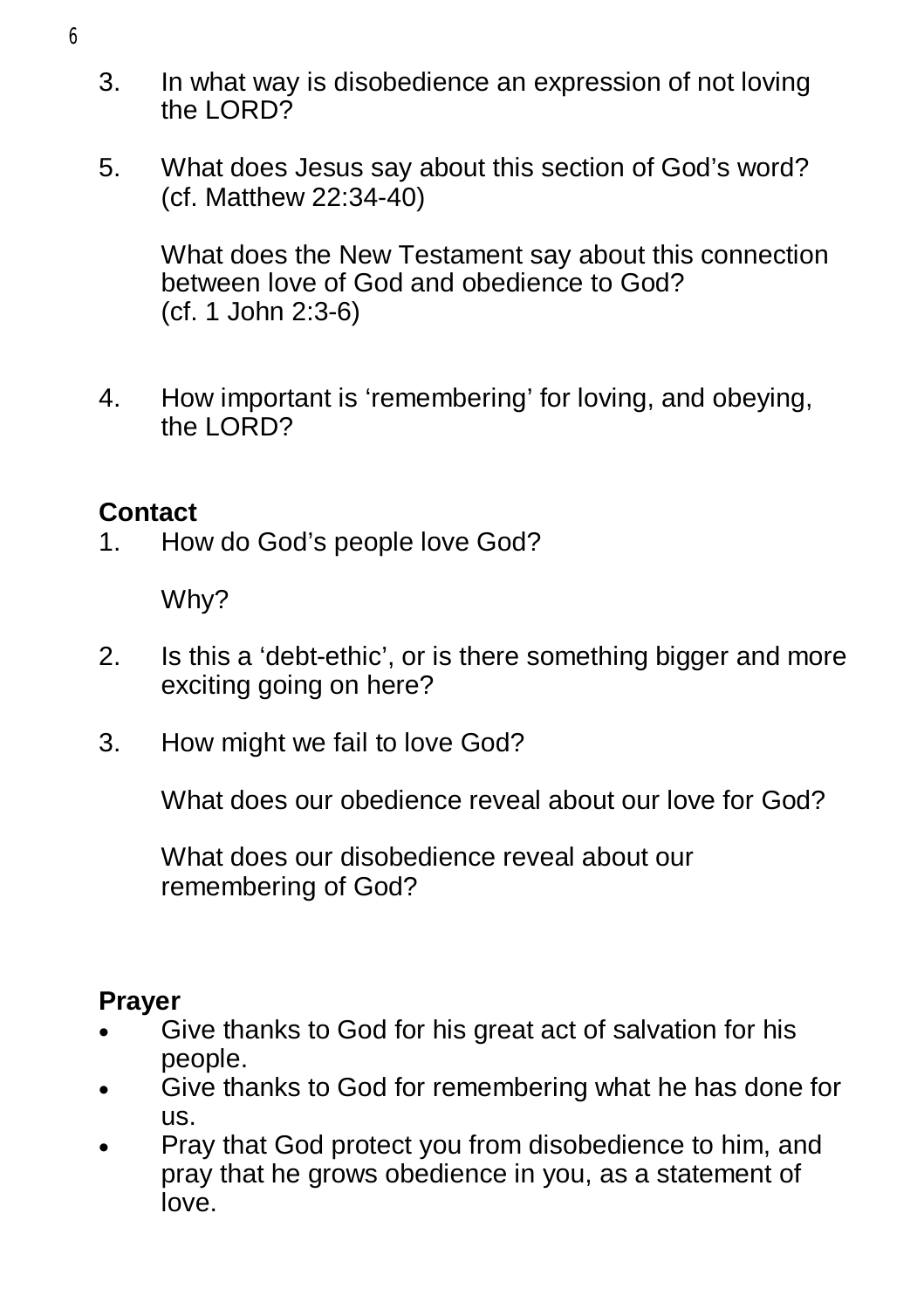#### **Study 3: Our love for each other**

*"I am the true vine, and My Father is the vineyard keeper. <sup>2</sup> Every branch in Me that does not produce fruit He removes, and He prunes every branch that produces fruit so that it will produce more fruit. <sup>3</sup> You are already clean because of the word I have spoken to you. <sup>4</sup> Remain in Me, and I in you. Just as a branch is unable to produce fruit by itself unless it remains on the vine, so neither can you unless you remain in Me. <sup>5</sup> "I am the vine; you are the branches. The one who remains in Me and I in him produces much fruit, because you can do nothing without Me. <sup>6</sup> If anyone does not remain in Me, he is thrown aside like a branch and he withers. They gather them, throw them into the fire, and they are burned. <sup>7</sup> If you remain in Me and My words remain in you, ask whatever you want and it will be done for you. <sup>8</sup> My Father is glorified by this: that you produce much fruit and prove to be My disciples. <sup>9</sup> "As the Father has loved me, I have also loved you. Remain in My love. <sup>10</sup> If you keep My commands you will remain in My love, just as I have kept My Father's commands and remain in His love. <sup>11</sup> "I have spoken these things to you so that My joy may be in you and your joy may be complete. <sup>12</sup> This is My command: love one another as I have loved you. <sup>13</sup> No one has greater love than this, that someone would lay down his life for his friends. <sup>14</sup> You are My friends if you do what I command you. <sup>15</sup> I do not call you slaves anymore, because a slave doesn't know what his master is doing. I have called you friends, because I have made known to you everything I have heard from My Father. <sup>16</sup> You did not choose Me, but I chose you. I appointed you that you should go out and produce fruit and that your fruit should remain, so that whatever you ask the Father in My name, He will give you. This is what I command you: love one another. John 15:1-17* 

### **Comprehend**

1. Jesus starts with an image that he uses throughout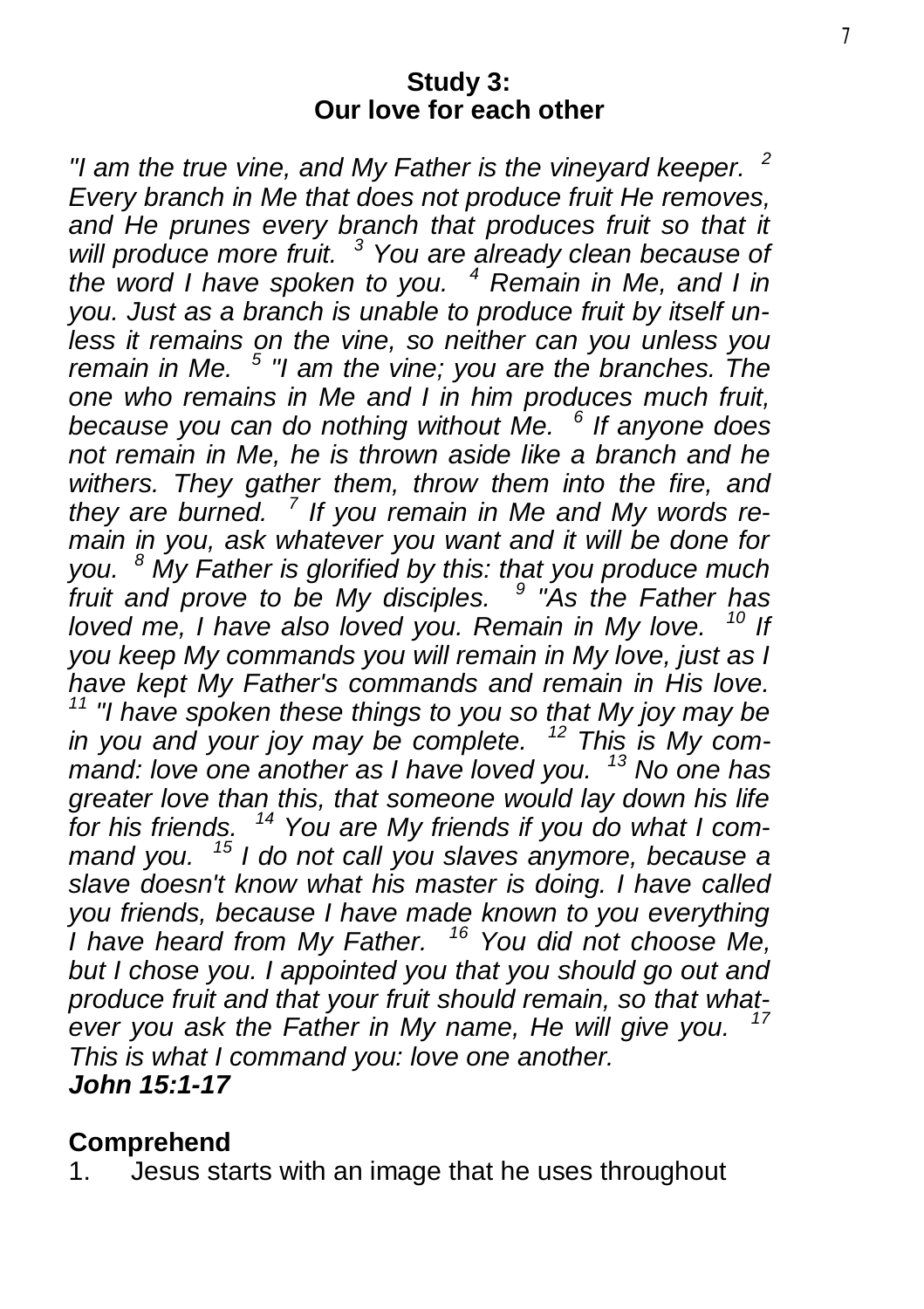This passage—what is it, and what is he claiming as he uses it? (vs.1, 5)

2. If you are 'in Jesus', what will you be, what will you do, and what will happen if you don't? (vs.2-4)

How do you get 'in Jesus'? (vs.3)

- 3. How does Jesus restate/emphasise these ideas in verses 5- 8?
- 4. Jesus then discusses what this 'fruit' looks like—what does he start discussing in verse 9?
- 5. What connection does Jesus make in verse 10?
- 6. How is this fruit displayed amongst God's people—in the vine? (vs.11-15)

How is this possible? (vs.16)

How does Jesus show this himself? (vs.13)

What is the result? (vs.11)

7. What is Jesus' command? (vs.12, 17)

# **Consider**

- 1. What do you find striking about the 'vine' imagery of Jesus? How does it help you understand living as God's mob, in community?
- 2. How doe God's people produce 'fruit'? (cf. vs.3, 15)

Is producing 'fruit' option/negotiable for God's people?

What does that 'fruit' look like? (vs.10, 13)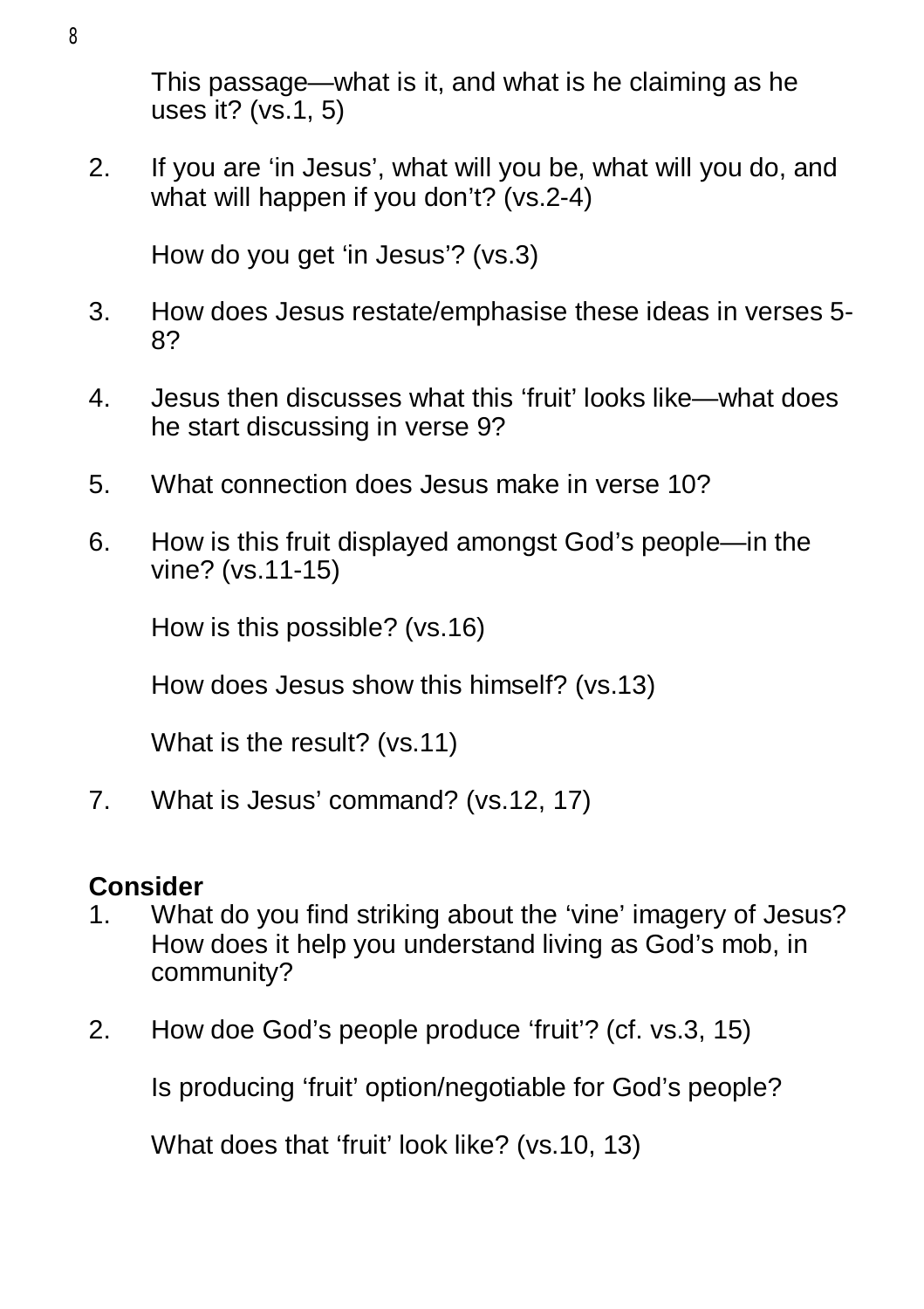3. How is the connection between 'love' and 'obedience' made again, and how is this seen in Jesus? (vs.9-10)

## **Contact**

- 1. How does this passage change/affirm/confront your view of living amongst God's people?
- 2. Why do you struggle with loving God's people?

Why do find it easy to love God's people?

How might you love God's people?

- Give thanks that Jesus is 'the vine', and loves his people by obeying his Father and laying down his life.
- Give thanks that God the Father is a diligent and loving pruner.
- Pray that Jesus works love in you, and amongst us, through his words and by his revelation of God.
- Pray that you look for, and take, opportunities to love each other this week.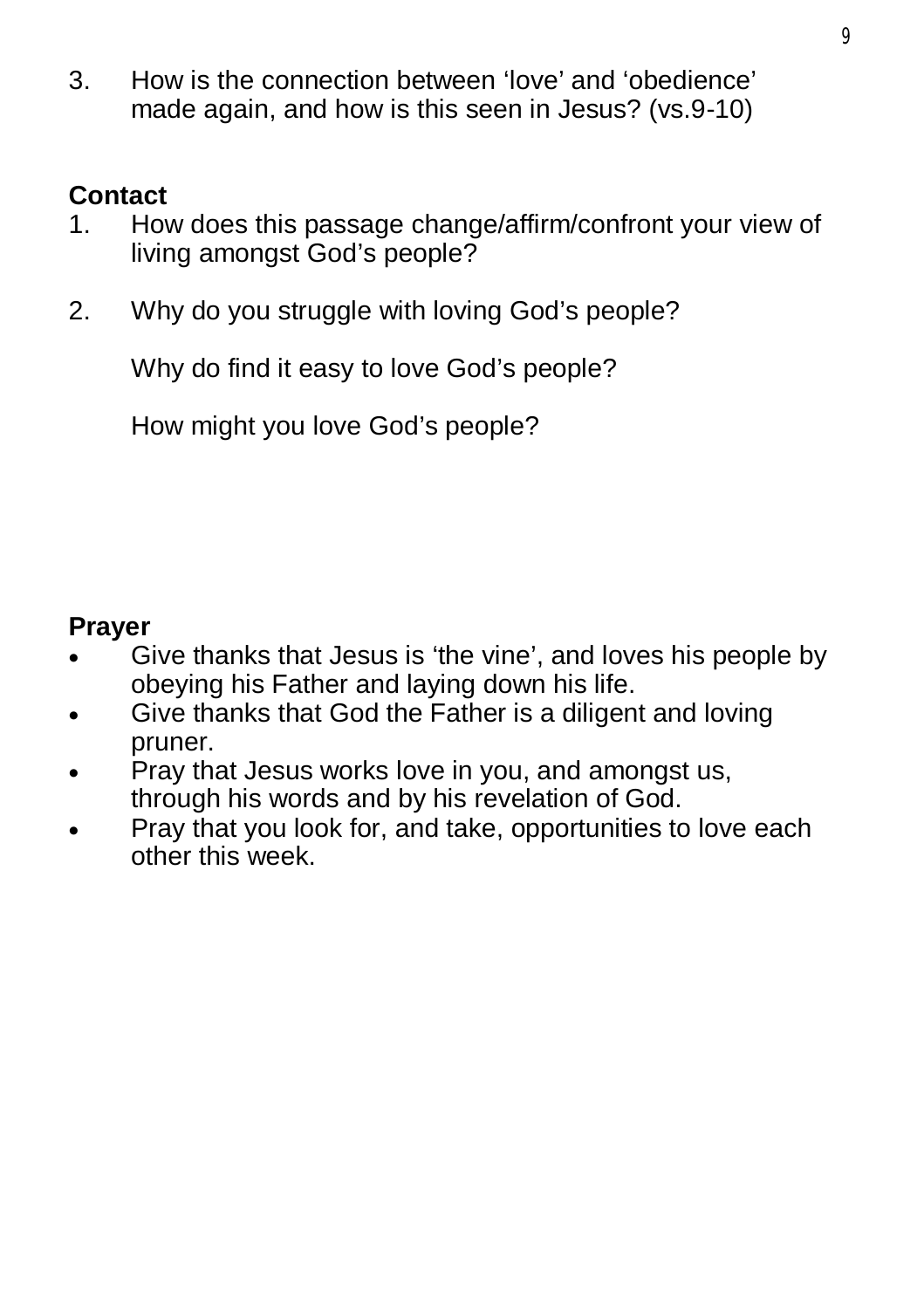#### **Study 4: Our love for the world**

*<sup>11</sup> Knowing, then, the fear of the Lord, we persuade people. We are completely open before God, and I hope we are completely open to your consciences as well. <sup>12</sup> We are not commending ourselves to you again, but giving you an opportunity to be proud of us, so that you may have a reply for those who take pride in the outward appearance rather than in the heart. <sup>13</sup> For if we are out of our mind, it is for God; if we have a sound mind, it is for you. <sup>14</sup> For Christ's love compels us, since we have reached this conclusion: if One died for all, then all died. <sup>15</sup> And He died for all so that those who live should no longer live for themselves, but for the One who died for them and was raised. <sup>16</sup> From now on, then, we do not know anyone in a purely human way. Even if we have known Christ in a purely human way, yet now we no longer know Him like that. <sup>17</sup> Therefore if anyone is in Christ, there is a new creation; old things have passed away, and look, new things have come. <sup>18</sup> Now everything is from God, who reconciled us to Himself through Christ and gave us the ministry of reconciliation: <sup>19</sup> that is, in Christ, God was reconciling the world to Himself, not counting their trespasses against them, and He has committed the message of reconciliation to us. <sup>20</sup> Therefore, we are ambassadors for Christ; certain that God is appealing through us, we plead on Christ's behalf, "Be reconciled to God." <sup>21</sup> He made the One who did not know sin to be sin for us, so that we might become the righteousness of God in Him.* 

# *2 Corinthians 5:11-21*

### **Comprehend**

- 1. What drives Paul as he does his work here? (vs.11)
- 2. How does he re-phrase this drive in verse 14?

What is at the heart of this 'love'?

3. How does this affect the way Paul views people, and the world, around him? (vs.16-17)